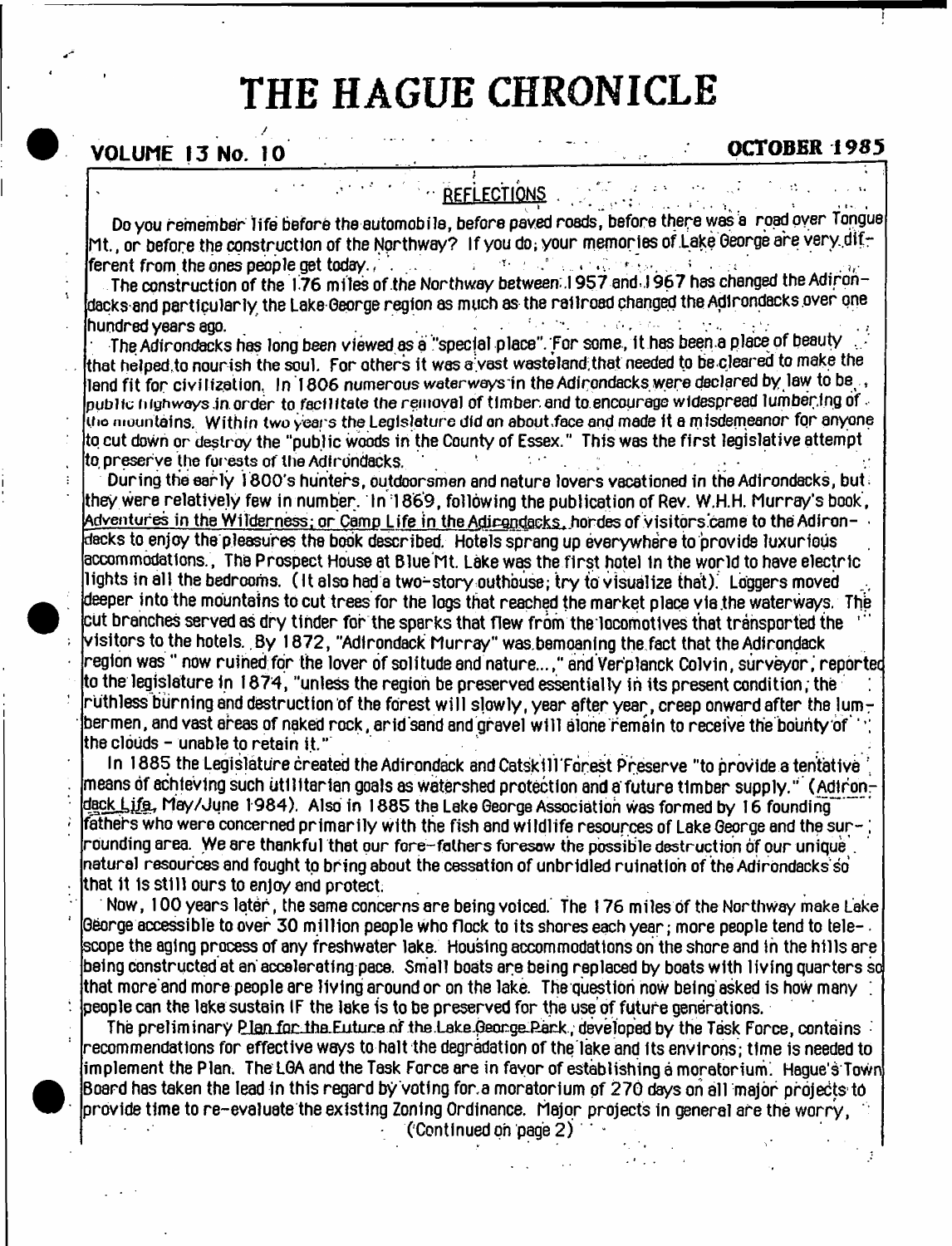# $(cont. from p. 1)$

especially when the cumulative impacts are considered. The people who enjoy the Lake George Basin today must work for improved planning and management of growth so that growth will not  $\bf{k}$ ause an adverse impact on the quality of the water of Lake George or the beauty of the mountains  $\mathop{\mathsf{sur}}\nolimits$  rounding the lake. You can help to protect Lake George by w riting Gov. Mario Cuomo\* and asking him for his leadership in 1965 to support the rec- $\bm{b}$ mmendations of the Task Force for the the presei v $\bm{\phi}$ tion of the Lake George Basin. 100 years ago pre- $\,$ servation of the Adirondacks was implemented by Gov. Hill...now, in 1985 we look to Gov. Cuomo for his support....AC

\*State of NY, Executive Chamber, Albany, NY 12224

# ELECTION DAY - NOVEMBER 5, 1985 POLLS OPEN - 6 AM - 9 PM - TOWN HALL

The following are the candidates for office in the Town of Hague: Town Supervisor <2 y rs) Richard E. Bolton R

| Town Clerk (2 yrs)<br>vote for 1)                 | Mary Alice Hall<br><b>Susan Cooke</b> | R<br>Ł |
|---------------------------------------------------|---------------------------------------|--------|
| Town Justice - 4 yrs                              | Kenneth Yaw                           | R      |
| Councilman - 4 yrs.                               | Richard Frasier                       | R      |
| (vote for 2)                                      | <b>James Braisted</b>                 | R      |
|                                                   | <b>Bernard Clifton</b>                | D.     |
| Councilman (1 yr) —<br>[ (to fill unexpired term) | Martin Fitzgerald                     | R.     |
| Supt. of Highways (2 yrs) Daniel Belden           |                                       | R      |
| Assessor (4 yrs)                                  | George Shoemaker                      | R.     |

Repeating last month's voting comment - "If you do not think an unopposed candidate is doing a great job, DON'T vote for that individual. If you like v/hat they are doing, give them a vote of confidence. However, make sure you do vote, even  $\mathop{\sf if}$  you only cast a vote for ONE candidate. If  $400$ people go to the polls and some candidates only get a handful of votes, this lets those candidates know that the public is NOT satisfied with the job that is  $\,$  being done and perhaps they will try to do a better  $\,$ 

job during the next term . THINK BEFORE YOU VOTE AND VOTE WISELY."

- 2-

# GENERAL JOHNSON HONORED

On Sept. 25, Dorothy Johnson of Friends Pt., widow of General H. K. Johnson, was a special guest at a ceremony honoring the memory and achievement of the general during his term as Commandant at Ft. Leavenworth, KS and of the Command and General Staff College there, 1960-1963. Together with Secretary of the Army, Johi Marsh, Mrs. Johnson unveiled the portrait of her husband as he was i nducted into the Hall of Fame and cut the ribbon officially opening the Harold K. Johnson Wing, an additon that houses 55 new sem inar classrooms and offices in this prestigious armu graduate school. It was for this college that General Johnson loved as student and later as commandant, that he helped design and develop a continuing program to train officers for advance leadership. "Challenge the assertion" was his watchword, encouragi ng students to study with profound understanding, plus original thinking and initiative.

Speaking of General Johnson, Marsh 3aid, "He was a soldier and a scholar, a kindly man with an Inner toughness that enabled him to survive the Bataan death march...a deeply moral person whose faith had been forged in the prisoner camps of the Philippines...In addition to professional competence, leadership is composed of many human virtues--discipline, integrity, stamina, courage, knowledge, character. Character is the stamp of great leaders, and like Washington, Lee, Marshall "Johnny" Johnson had that quality of character. It is his legacy to today's army."

For Mrs. Johnson the ceremony was filled with poignant meaning. Also with her were two of her children ( Bob Johnson and Ellen Kimbrough) and two grandchildren (Casey and Harold K. Johnson, Jr. Together they saw old friends (including Mary Barth, formerly of Hague) and toured the Fort Museum where the General's uniforms and memorabilia now are. General Johnson, a graduate of Westpoint, died in Sep. 1983, age 71. He was featured in a TIME magazine cover story December 10, 1965, when at age 53 he was appoi nted Army Chief of Staff, the youngest si nee Douglas MacArthur....BDG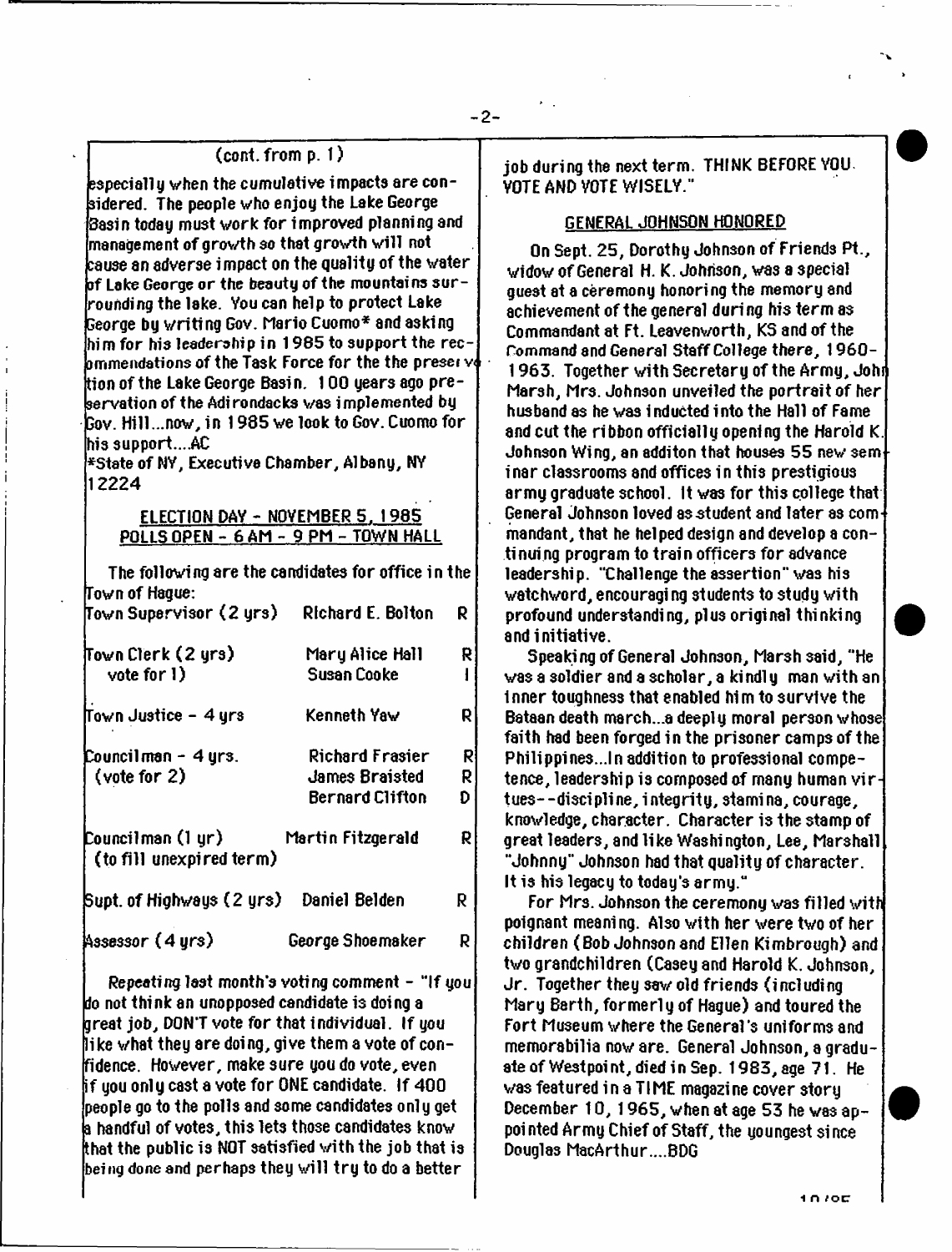### TOWN BOARD

# 9 / 1 9 / 8 5 Special Meeting

The Town Board, Zoning Board of Appeals and Planning Board met to di3cuss needed changes in the Hague's Zoning Ordinance. Oct. 3 , 1985 date was set for a public hearing concerning the establishment of a moratorium on all m ajor projecxts in the Town of Hague.

10 /3 / 8 5 Public Hearing on Moratorium

After listening to comments from numerous persons present who spoke for and against the proposed moratorium, noting that a petition containing 108 names had been submitted as being for a moratorium and that numnerous cards, telegrams and letters supporting the moratorium had been rereived by the Town Board. The Board approved the establishment of a moratorium for 270 days on all major projects in the Town of Hague. The vote was 4 yes and one abstention....AC

Ed. Note: On March 7 , 1985 The Hague Planning Board requested that Board Chairman Fred LaPann send a letter to the Town Board requesting that the three Boards (Planning, Zoning Board of Appeals and Town Board) meet to review and update the present zoning ordinance. A special meeting of the three Boards was held on April 2, 1985 to discuss areas of concern that must be addressed by a joint koning committee. Among items mentioned was high-rises, sewage and water contamination.  $\operatorname{AC}$ 

1 0 /8 /8 4 Regular Meeting

One bid received on a 1986 Front End Loader from Schroon Lake Tractor Inc. for \$ 3 4 ,4 9 0 . Bid was approved providing all specifications have been met

En Con Commissioner Henry G. W illiams wrote that he would approve the Waltonian Island anchor- $\mathbin{\dag}$  ng ordi nance if the shoreline distance forbidding anchoring was reduced from 300 to 200 feet from the shore and that persons actively engaged in fishing were exempt from the ordinance.

Hague will receive  $$5,625$  from APA to help defray the Town's expenses for local planning.

N:Y Tel & Tel is suing the State Board of Equali- $\,$  <code>zation</code> and Assessment for over assessment of their poles and lines. Hague is one of several towns in the county named In the suit.

A letter from Ginger Kuenzel, presently living i n West Germany was read. Mr. Bolton said that was representative of the feelings of many of the people who had w ritten to him in the last couple

weeks.The letter reads as follows:

3-

" As a resident and future property owner of Hague, I was appalled to hear of tentative plans for "Survival Games" and for beach-front condominium development in Hague. I want to go on record as being opposed to both of these projects and any other such that may come up.

Hague has always been the place I can come home to, to find a quiet, clean and friendly atmosphere.  $:$  Now, if the developers have their way, it won't be like that anymore. Having lived in Europe for the past ten years, I really feel the squeeze of too many people living in too little space. It's not a nice feeling. That's why, every summer, we pack our bags and head for Hague. Everyone who knows and loves Hague does so be cause it is one place where the mobs, the develope rs , the flashing neon lights and the "action" are not. For people who want and need that sort of life, Lake George Village and Bolton Landing are the places to go. For people who want peace and quiet and relatively unspoiled nature, let's preserve Hague.

Many Germans still view America as the land of wide open spaces. Unfortunatel y, those spaces are all too quickly disappearing. Don't let Hague go the way of so many other once lovely quiet little towns. I hope that we can count on you to do everything possible to stop this planned infringement on our right to the pursuit of happiness."

# PLANNING BOARD - 10/3/85

The Board held a public hearing on the proposed sub-division of George Smith's property immedi $\hbox{-}$ ately north of Forest Bay. There is a dispute over the exact location of the south 11 ne 1 nvolvt ng approximately 30 feet.

At the regular meeting the Board instructed Mr. Foster to issue a building permit to Tom Azer and to notify W arren County and APA.

Smith sub-division conditionally approved pend ing satisfaction that any change in the southerly line would not make the new lot less than the  $re$ quired 1.1 acre and 100 ft. of lake shore.

Dan Smith, attorney and Dennis Dickenson, 1icensed engineer, presented the proposed plans for property on the east side of NY Rt 9N located between Lake Shore Garage and the Hague Brook containing approximately 3.98 acres and 770 ft. of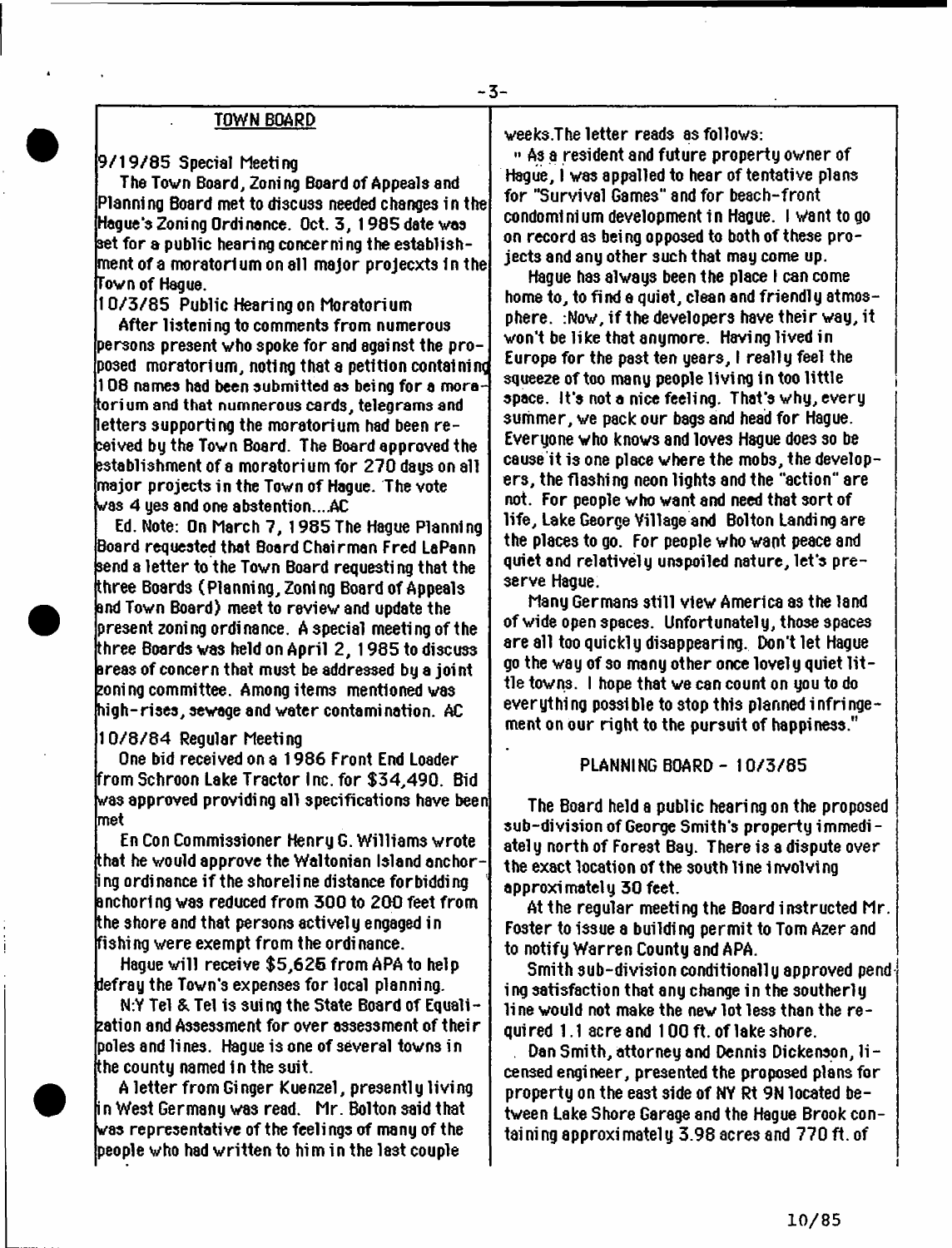# (cont. from page 3)

lake shore. Purchaser of the properties, George Maggiolo, plans to erect 42 condominium apart $m$ ents, 2 1/2 stories high, a tennis court, a storage shed for boats with quick launch facilities. Sewage would be pumped to a 200 ft  $\times$  150 ft parcel of land located on Overbrook Drive.

The Board took the position that a Type I Site Plan Review is required as well as a public hearing which will be held Nov. 7 at 7 pm.

A model of the proposed project is on display at the Hague Town Hall.

# WILLY C's SEPT/OCT WEATHER NOTES

As reported last issue, August closed off on a cool note, but Sept. was magnificent. No frost - coldest tem perature 40 degrees F. with highs during the month in the 7 0 's and low 80 s. Total month's rainfall 6 1 /2 inches, the greatest in the past four months. The highest occurred on the 5th and 6th of September when 3.6 i nches fe ll. Hurricane Gloria  $\bm{b}$ roduced onl y  $1.85$  inches of rain and a top wind speed of 43 mph. Luckily, we were on the western side of the center, thus we had little or no wind or water damage in the area.

Daylight hours are still getting shorter at an accelerating pace. From Sept. 1 through Oct 11 we have lost an additional 2 hrs. and 7 rnin. of daylight as the sun continues its southward march. Along with the sun, the Monarch butterflies have been passing through our area by the thousands. The last week in Sept. and the first week in Oct. were particularly neavy weeks of activity. It's a remarkabl( feat, when ;you realize these fragile creatures are on their way to Mexico; it boggles the mind. Along with the butterflies the Canadian Geese have been southbound. Since the first of Oct flocks have been passing overhead in a steady stream . Flock sizes have ranged from 25 to well over 100, with altitudes 2 ,000 ft and up, thus far.

Fall foliage in the Hague area has just begun late in the week of Oct. 7. In the Blue Mt. Lake area it was at its peak Oct 5. Col umbus Day weekend was the peak for this area. Fi rst general frost at the higher elevations Friday night, Oct 11. Lowest near the lake 35 degrees F., our coldest this fall. Beautiful picture perfect fall day today, Oct. 12; rain Sunday, fair Monday. Water tem perature at 10:30 AM Oct 12, 62 degrees F., ai r tem perature 46. Enjoy nature's palette.....Willy C.

# LANDFILL HOURS

Summer's over. The new landfill hours for the fall are : Saturday, Sunday, Monday, Tuesday, Wednesday - 9 AM - 5 PM Thursdays and Fridays Closed.

# % NEED A HELPER?

14 year old boy is willing to rake leaves, turn over garden, or do other odd jobs after school and Saturday, Call John Hayes 543-6497.

# THINGS MY MOTHER NEVER TOLD ME

- 1. Why did Christopher Columbus sign his name Xpo Ferens?
- 2. Astronauts what does it feel like to sneeze in space?
- 3. How and why take the caffeine out of tea?
- 4. Can one avoid breaking the SOUND BARRIER?
- 5. Computers one of many questions what if I wish to misspell a word - can I tell the machine to erase the correct spelling? Does any one have the answers? MB

#### *\* \* \* \* \* \* \* \* \* \* \* \* \* \**

# PLANETARIUM SHOWS

The Ticonderoga Planetarium, located in the Ticonderoga High School, began its new season on September 24 with a "Fall Stargazer's Show".. Future dates for public shows at the Planetarium are: Tuesday, October 22 at 7:30 PM, "The Signs of the Zodiac"; Wednesday, November 13 at 8:00 PM "Comet Halley: Once in a Lifetimne"; Thursday December 5, "The Star of Bethlehem."

There is no admission charged for the public planetarium presentations.

#### ZONING BOARD OF APPEALS - 9 / 2 6 / 8 5

A variance was granted to Robert Offer man, Indian Kettles to build a deck on the east 3ide of Rt. 9N.

A resolution was passed to concur with the Planning Board's decision to refer Tom Azer's building perm it to a Site Plan Review Committee.

\*\*\*\*\*\*\*\*\*\*\*\*\*\*\*\*\*\*

If you don't know where you're going, any road will take you there...Henry Kissinger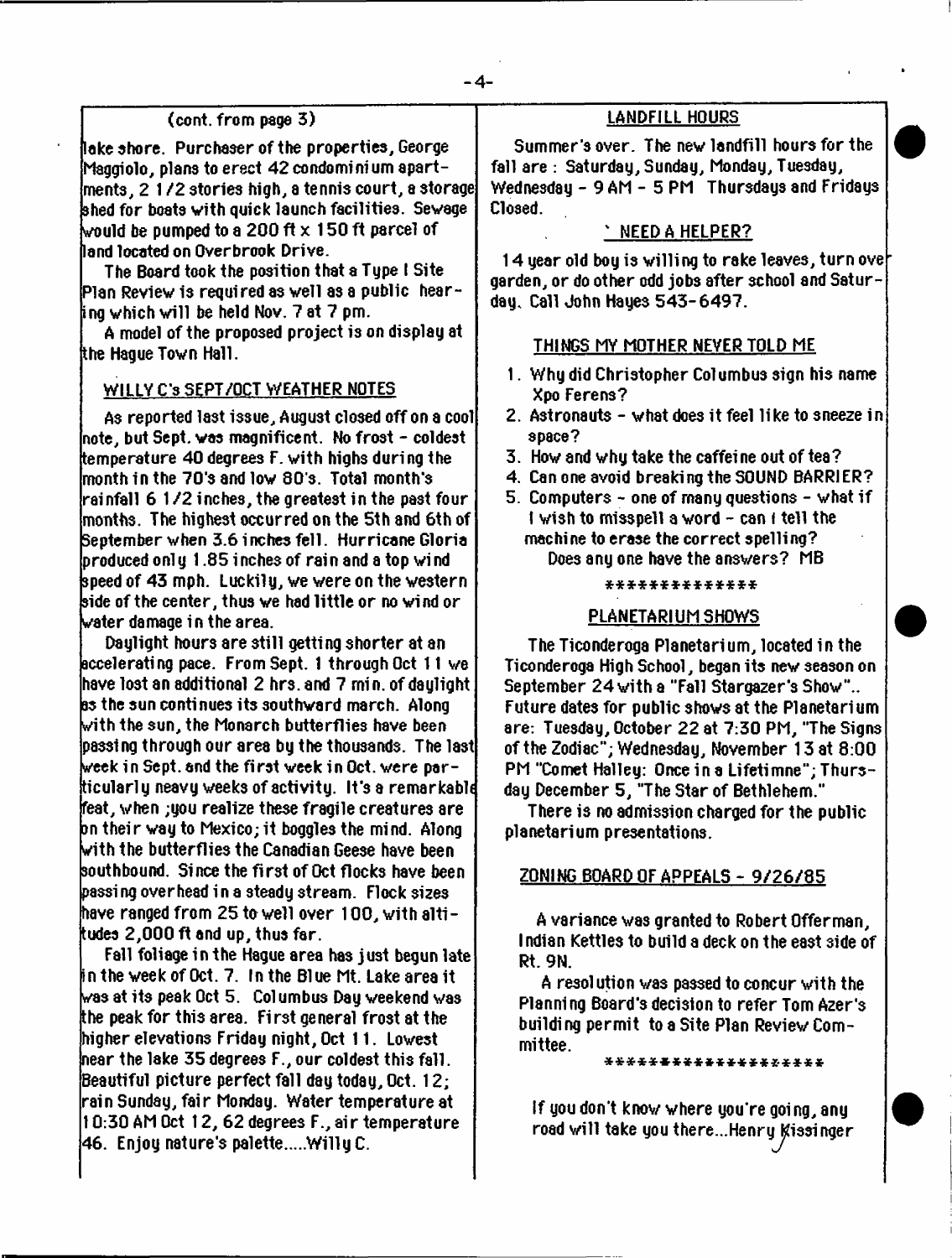分野 外 大学 のうど

| <u>YOU CAN BECOME A HEALTH AIDE.</u> |  |  |  |
|--------------------------------------|--|--|--|
|                                      |  |  |  |
|                                      |  |  |  |

Looking for a part-time job with flexible day:  $\blacksquare$ time hours, a chance to help others, and lots of personal rew ard? Have you considered becoming a ' Home Health Aide? G reater Adi rondack Home : ' Aides conducts training programs for newly re $\oplus$  . cruited employees.  $\mathbb{R}^{d\times d\times d}$  , we also also that

The type of person we are looki ng for, said Supervisor RichaftiBolton, is mature, personable, dependable, in good health and with a special interesft in working with people $\mathbb{S}^{+}$  is

Aides work in blocks of one to eight hours in a given place. The amount of work varies with the  $\,$ heeds of the individual.patient.

In aduiiiun to the initial training program of three to four weeks, Home Health Aidos attond regu lar iriseryice training; programs.

Aides are paid commensurate with their experience and length of service with the agency starting at  $\$4.00$  per hour. They are covered by insurance and are reimbursed for mileage. Each Home Health Aide wears a uniform denoting his/her professional status.

When an Aide takes on a new client, he/she receives a plan of care for the patient, and a nurse demonstrates any special technique or service required. Aides work as part of a team to insure that the needs of the patient are being met.

 $\blacksquare$  Those interested are asked to contact RICHARD. BOLTON, Supervisor, at the Town Hall, 543-6161

# AMERICAN LEGION

The next regular meeting of Hague Post 1538. American Legion, will be held at the'Legion Home on Wednesday Nov. 6 at  $7:30$  PM, to which all members and eligible veterans are welcome. Refreshments will be served.  $\mathcal{L}(\mathcal{C})$ 

New York State Commander George Clow will ' make his official visitation to Warren County at a di nner meeti ng at Lake George Post on Monday October 28, and members wishing to attend should conitact Ray Laundree within the week, as advance  $\cdot$  :  $\cdot$ reservations are necessary...B. Clifton,.Commander

**; .ON ELECTION DAY - COFFEE AND ^ DONUTS WILL BE SERVED AT THE FIRE-' HOUSE FROM 6 AM: LUNCH WILL BE SERVED FROM 11 AM - 2 PM** 

# VIEWPOINT

The following letter was recently received; from Don Ward, Forest Bay: DearEditor: .. . ■\* . , . ,

 $\blacksquare$  From the shore of Hague one looks out over the. waters at the 1 ush vegetation of the mountains on  $\,$ the east shore of the lake. However; as one observes the Hague shoreline from the lake an ugly scar mars the landscape. How much longer should we permit the mountain to be chopped away at the bottom of Tongue Mountain? How much'more of the mountain will fall because of erosion? How much longer should we remain silent?

# CARNIVAL JACKETS ON SALE

The Hague Winter Carnival Comittee is now taking orders for winter-weight Champion '' jackets again, with Carnival lage on back and  $\sim$ your name printed on left front. Color choices: . black, dark green, maroon, navy, royal blue and red. Cost will be  $$25$  and XXL sizes will be \$1.50 extra. All orders must be pre-paid. Call Kathy Santaniello, 543-6441 with your order.

# NOTICE

 $\sim$  The voting machine will be open for the people.of the Town of Hague for inspection and , instruction and for any other-interested persons ; on October 3 1 , November\* 1 and 2 from 1:00 PM to 3:00 PM at the Hague Town Mall.

:... Custodians of the Voting Machine. .

# NOTE FOR STAMP COLLECTORS

 $\sim$  The Garden Club of Lake Placid is co-sponsoring with the Essex County Adirondack Garden Cl ub and the Dept. of Envi ronmental Conservation the sale of three "First DayCovers" at Ray ; Brook on Oct. 25. These will honor: the 100th anniversary of the Forest Preserve; the new : Visitor Center; and Mary Rrime, one of the first commissioners of the APA, $\pm$  If you would like these for your stamp collection, send \$3.75 and *!* a self-addressed stamped envelope to The Garden Club of Lake Placid, Box 984, Lake Placid, NY, 12946. : Contract to the state of the state

 $U = \epsilon$ , Xonnannannannannannannannan i 1 网络海绵 经经营保险费经济

If you don't know where you're going, any road $w$  jll take you there...Henry Kissinger

**County of the Control of County County** 医牙根囊肿 经过效的 医第二 العادات فالمستنادي ماكنه وبالأنبطان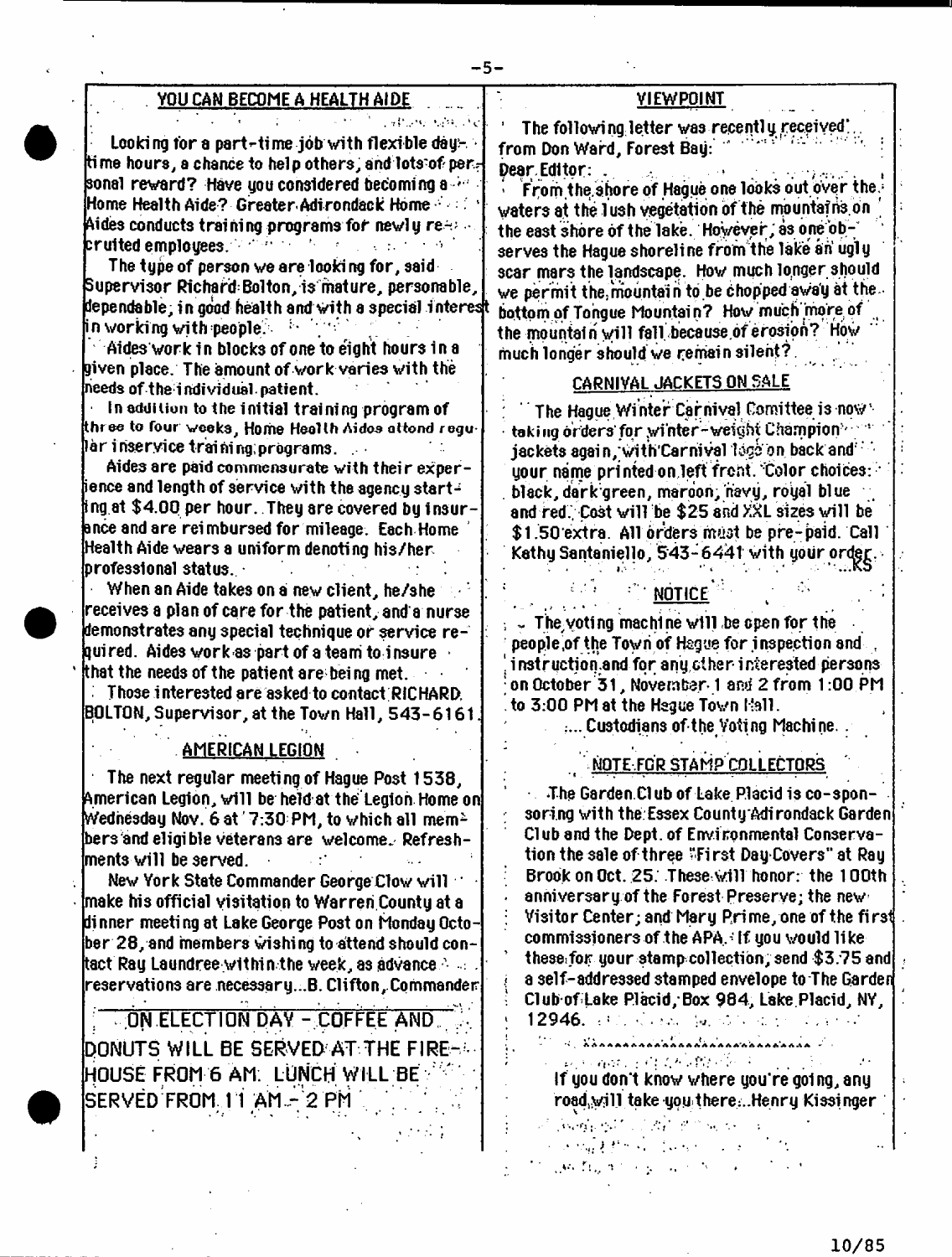# HAGUE CANDIDATES FOR ELECTION

The editor of The Hague Chronicle asked each of  ${\rm th}$ e cadidates who were running for election to  $\bf k$ rite a small resume of their goals. We have heard from the following:

Richard E. Bolton, for Supervisor  $-$  He plans  $\,$  to install a computer sustem and thus update our accounting system payrolls,inventories, property records, etc. He also plans to update our land use plan as it pertains to development.

James Braisted , for Councilman - I am active in various Town organizations, including the Volunteer Fire Department. I have been active in Town politics for over ten years. I have served as Co-Chairman of the Hague Republican Party, and am currently serving as Chairman of this organization. I am a member of the Warren bounty Republican Committee and also the W arren County Republican Executive Comm.

As a life-long resident of Hague, I feel Well-aware of the problems facing the Community. My goal is to keep Hague a safe place to live for both young and old. In realizing this, I wish to preserve the past, protect the present and plan wisely for the future.

Bernard A. Clifton, for Councilman - A3 a lifelong resident, graduate of Hague Central School, member of the Board of Education for 20 years, and a longtime businessman, I believe that I could ably represent the people of Hague in the office of Councilman.

I served in the Navy during WW2, was a cofounder and ch arter Commander of Hague Post, American Legion, and also was a member of the Hague Fire Dept, for many years.

I have always had the best interests of the town at heart, and look forward to development and progress, but not at the expense of careful planning. In addition, I would like to attempt to fi nd the means of providi ng additional local police protection if possible. I would appreciate your support at the polls on Election Day.

Mary Alice Hall, for Town Clerk - They asked me to write a few words about the Town Clerk for the CHronicle. I really don't know what to say. You all know me as your mail per-

son and town clerk. I no longer drive the mail, so I can be a full time town clerk for you. I have no special hours. I'm at your service at your convenience. If you need a hunting or fishing license at ten o'clock  $(pm)$  because you forgot to get it, I'm here to sell you one. If you need a marriage license on the spur of the moment, 171 sell you one. As your registrar, if you need a copy of a birth, marriage or death certificate and it's on file,  $1$ 'll find it for you if possible. And 111 take y our money for your town and county taxes as soon as I can get them out in the mail. That's my Christmas present and my New Year's reminder that your town clerk is on the job and would appreciate your support to continue working for you. Thank you.

Susan Cooke, for Town Clerk - I am seeki ng the office of Town Clerk for the town of Hague. I am cur rently a registered nurse employed at Moses Luding ton Hospital and have resided on Route 8, Graphite Road for the past ten years with my husband and three children .

I would very much like to serve the people of Hague in this capacity. Having a background in business, typing and the many legal hospital record: I keep has helped qualify me for this office. I hope to bring enthusiasm and efficiency to the position of Town Clerk. :Your support would be greatly appreciated, but by all means please vote.

George Shoemaker, for assessor, and Kenneth Yaw, for Justice, had resumes in our August issue.

REMEMBER - ELECTION DAY IS NOVEMBER 5 Polls are open from 6 AM until 9 PM. If you plan to be out of town, or cannot vote in the Town Hall for any reason, you may pick up an absentee ballot application in the Town Hall during business hours.

,,,,,,,,,,,,,,,,,,,,,,,,,,,,

1 THINK THAT WE AMERICANS HAVE A PARTI-CULAR LOVE OF - FASCINATION WITH - CARE FOR OUR WILDERNESS. I FEEL IT CONNECTS US WITH OUR PAST IN SOME WAY. Europeans have the great treasures of art. They have great architecture to look to and WE HAYE A RELATIVELY SHORT HISTORY AND IN SOME WAYS WE FEEL THAT WE CAN ENTER OUR PAST THROUGH BEING INOUR WILDERNESS."...Nathan Farbs, Adirondack Photographer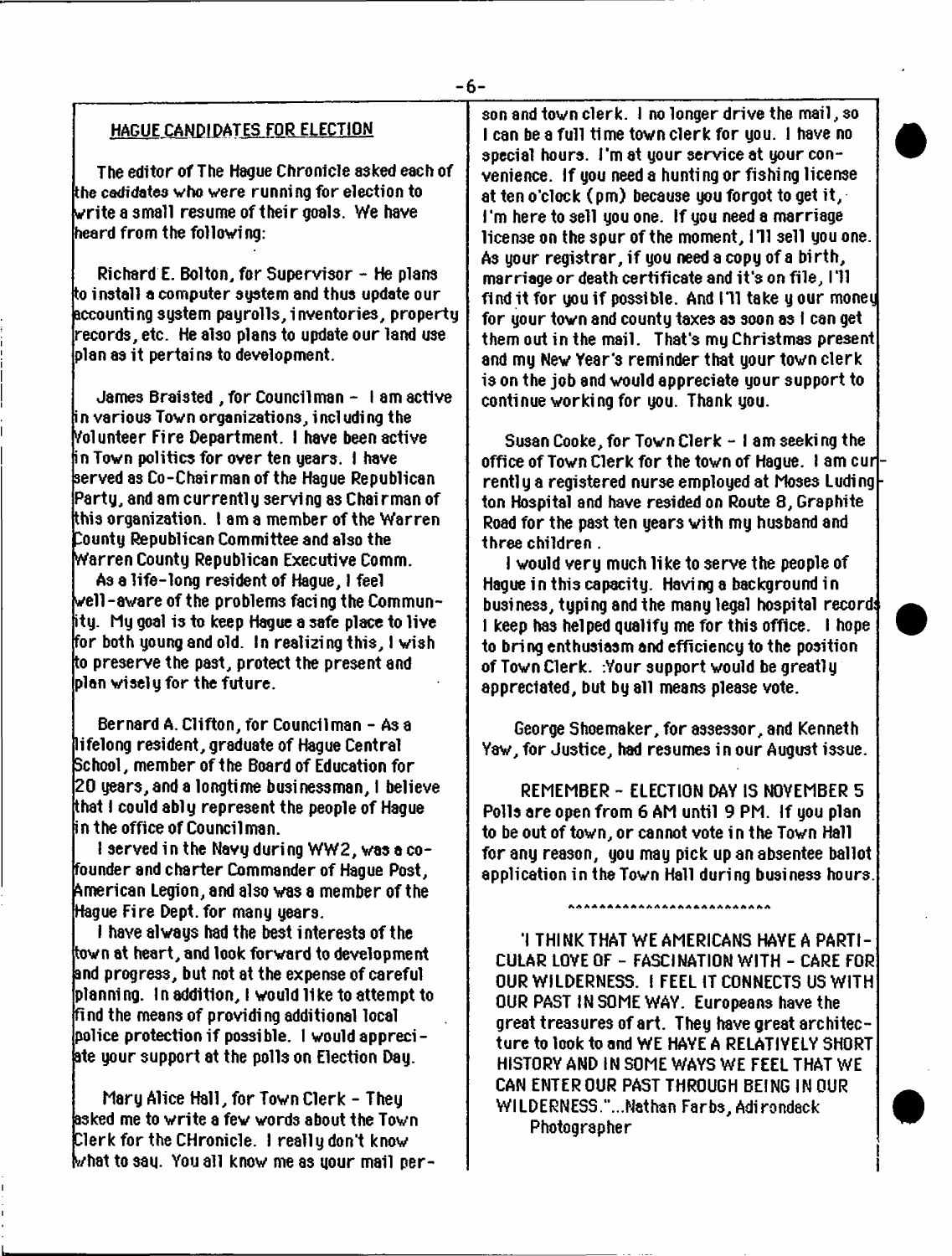# SOUNDINGS

BORN - A bog, Thomas Michael, to Thomas and Meg (Laundree) Haskell on September 18 in Albany. Proud grandparents are Marge and Ray Laundree, Hague.

MARRIED - Gretchen Eve Schwarz, daughter of Robert and Muriel Sshwarz of Hague and Clifton Park, NY, to James Hamilton Kerr Bruner, Loudonville, NY, on August 24 in Kennebunkport, ME. Gretchen is Segment Producer for WNYT Channel 13, Albany and Jamie is partner in the law firm of Bruner and Harris, Albany.

MARRIED - Nancy McConaughy, daughter of Mr. & Mrs. David F. McConaughy of Loudonville and Silver Bay, NY to Shawn Damien McLoughlin of Babylon, L.I., NY on October 5 in Albany.

MARRIED - Margret Hi nek McClure, daughter of Mr. & Mrs. Edwin B. Hi nek, Silver Bay;, to Robert H. White by Judge Harvey E. Yaw at Silver Bay.

DIED - Ra1ph Seligman, 78, of Brooklyn and Silver Bay, NY was hit by a car while crossing the road near his Silver Bay home on September 16. He was pronounced dead on arrival at the Medical Center Hospital in Burlington, YT. He is survived by his wife Judith.

DIED - Mary E. (Betty) Whitford, aged 62, at the Medical Center Hospital in Burlington on October 7. She was a native of Hague and is survived by a son and three daughters; six grandsons; three sisters and two brothers, including Martin Fitzgerald of Silver Bay.

DIED - W alter E. Middleton, 6 6 , a lifelong resident of Hague on Oct. 10 in Mary McClellan Hospital , Cambridge, NY. He is survived by his wife, Beatrice Denno Middleton, one daughter, four grandchildren and two great-grandchildren; a sister and two brothers, including Aaron Middleton of Hague.

DR. GEORGE B. BARTH 11 (Chi p ) , son of Mr. & Mrs. John E. Barth, Hague, has started his first nractice in Hoke Countul WP in the community of  $\parallel$ 

Raeford;. His wife of three months, Debbie, is a Registered Nurse specializing in neo-natal care. She is working at Cape Fear Valley Medical Center with a newly established program at the hospital.

KATHLEEN M. HUDAK, class of '86 at Skidmore College and a double major in Music and Biology, has been chosen to be a member of the PERI-CLEAN academic honor society. This society was formed to stimulate intellectual curiosity, to encourage creative activity and to honor academic achievement.

Kathi is president of the Skidmore Chorus, Director of the "Accents" singing group, and President of the Episcopal Church at Skidmore. She will be attending the Episcopal Church Convention for college students in December in Estes Park, CO. Kathi's parents attended the induction ceremony and breakfast at the college during Parents' Weekend on October 12.

Congratulations to LANA ROSS, daughter of Mr. & Mrs. Leo Ross, Haque who was this year's Ticonderoga High School Homecoming Queen. She was elected for this honor by the Senior Class during School Spirit Week.

# FALL ATHLETIC ROSTER AT TI HI

The following students from Hague are partic pating in sports for the fall term: Gymnastics: TARA COLE, JANET ROSS Cross Country - Boys - JASON PLASS, Manager Cross Country - Girls - AIMEE LaPANN Soccer - Boys - JAMES BELDEN, DANIEL DENTON THOMAS DORSETT, BOB GAUTREAU, DOUG OLCOTfr SHANNON OLCOTT, JEFFREY PLASS Soccer - Girls - ALISON PORTER, AMBER STULI. TAMMY YAW Cheerleading - Varsity - CAROL DUNKLEE. LAN^j ROSS Cheerleading - JV - JAN FRASIER

# FIREMEN'S DINNER A HUGE SUCCESS

The Firemen's ham dinner on October 12 at Silver Bay netted \$2,017 in profit! Over 500 people were served. Many volunteer members of the Fire Department worked long and hard to make this annual event so successful. Their efforts are appreciated by all of **U3...djh**